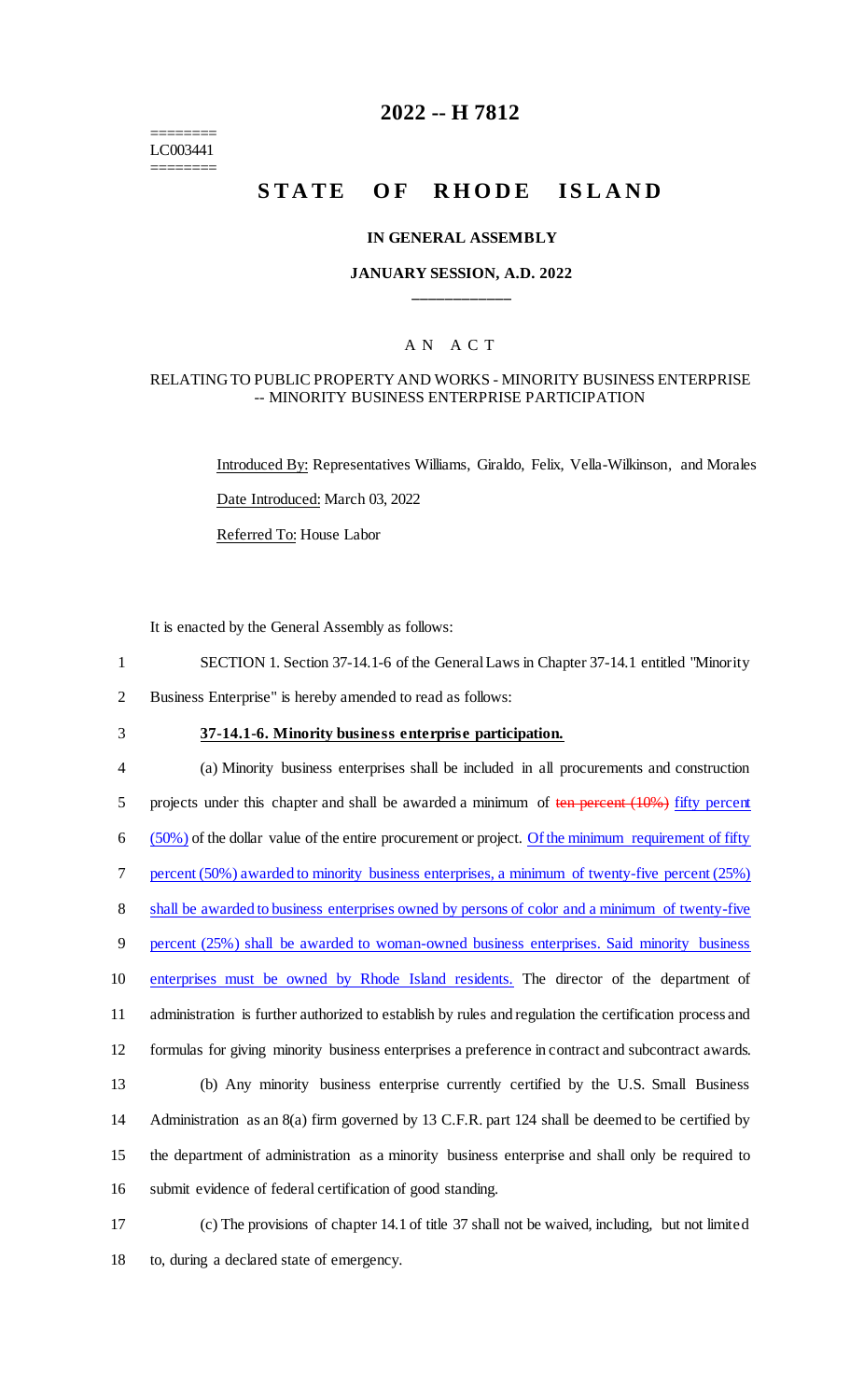- 1 (d) For the purposes of this section, "Rhode Island resident" means that an owner of the
- 2 minority business enterprise has had their primary place of business located in Rhode Island for at
- 3 least one year prior to applying for any minority business enterprise participation procurement or
- 4 construction project and has filed a Rhode Island tax return in that preceding year. Furthermore,
- 5 the business owner must have resided in Rhode Island for at least one year prior to applying for
- 6 any minority business enterprise participation procurement or construction project.
- 7 SECTION 2. This act shall take effect upon passage.

======== LC003441 ========